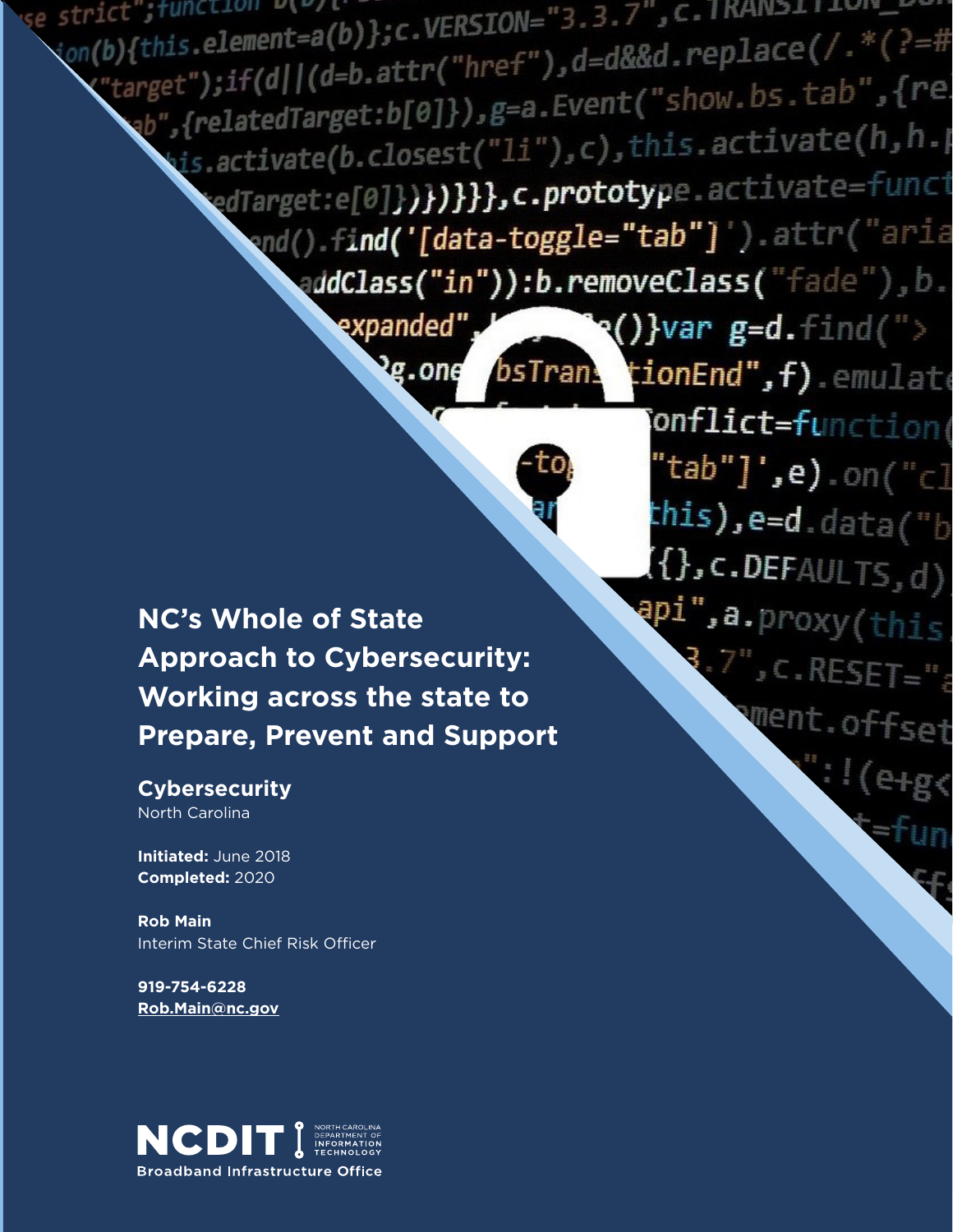# **EXECUTIVE SUMMARY**

Cyber incidents continue to be an increasing concern for state, local, and academic institutions in North Carolina. Every year, there has been a noted increase of attacks in the form of ransomware, data exfiltration and extortion and others, which have a devastating impact to our state's critical infrastructure. This trend is forecasted to continue and remain a pervasive occurrence in the upcoming years.

From 2016 to 2019, local governments, community colleges and public school systems in North Carolina reported 17 ransomware attacks of varying degrees to the N.C. Department of Information Technology. In 2020, alone, NCDIT received the same number of reports. Of the 34 attacks since 2016, city or county government entities reported 31 of them.

While we know there is no way to avoid all attacks, North Carolina has adopted a Whole-of-State approach to cybersecurity that is working to prevent and prepare for incidents, and support entities when they occur. This approach has three main components:

- 1. Data sharing through the NC Information Sharing Analysis Center (NC-ISAC)
- 2. The creation of the N.C. Joint Cybersecurity Task Force, and
- 3. Implementing mandatory incident reporting

Information sharing and collaboration are crucial in fighting cybercrime. All levels of government must communicate with each other to prevent and mitigate the effects of cybersecurity incidents. Cyberattacks are evolving and becoming more sophisticated. It is an all hands on deck approach to fighting it. We cannot be siloed in our collection of information. Information sharing is key to preventing cyberattacks from happening and mitigating their impact when they do.

Through North Carolina's comprehensive and collaborative approach, we have been able to provide support to all 100 counties whether it be preventing an event by providing monitoring tools, to providing training and tabletop exercises to actually providing boots on the ground when an incident occurs. The cybersecurity community in NC government has become a big team that supports one another and shares knowledge and experiences.

# **IDEA**

Cyberattacks – from business email compromise to ransomware attacks – are on the rise, and state and local governments are prime targets for cybercriminals. Hackers are increasing their focus on what they call soft targets – education, hospitals, local governments and public administration agencies.

From 2016 to 2019, local governments, community colleges and public school systems in North Carolina reported 17 ransomware attacks of varying degrees to the N.C. Department of Information Technology. In 2020, alone, NCDIT received the same number of reports. Of the 34 attacks since 2016, city or county government entities reported 31 of them.

It is no wonder these "soft targets" are high on hackers' list of targets. County and city governments are at the forefront of providing important services to residents. And these entities do not always have the same technical or financial resources to invest in a robust cybersecurity program, nor do they always have the expertise or human resources to monitor networks for threats, raise awareness among network users or to respond to major cyber incidents. They are the "easy gets," – the "low-hanging fruit," so to speak – for cybercriminals.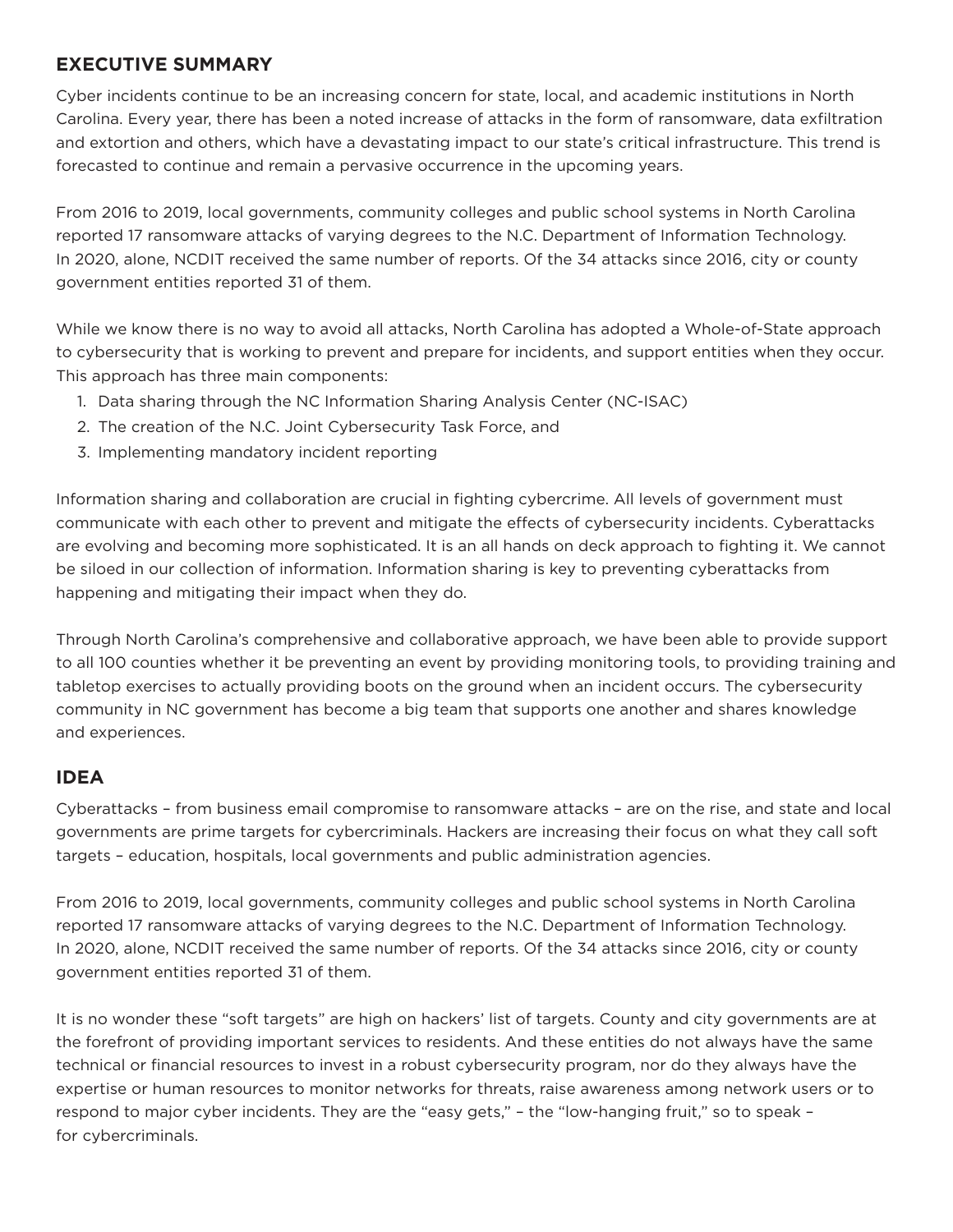The end result, potentially, is great harm to people, businesses and governments in North Carolina in the form of a disruption of services – from soon-to-be homeowners being able to close on a house to the delay of potentially life-saving assistance.

To try to mitigate the risks in this space, North Carolina has adopted a "whole of state" approach to cybersecurity. This approach acknowledges that teamwork is essential for success in the prevention of and preparation for incidents. In North Carolina this is accomplished through a three-pronged approach:

- 1. The creation of the NC Information Sharing Analysis Center (NC-ISAC) which works to provide a common mechanism for raising the level of cybersecurity readiness and response in state and local governments. The NC-ISAC Cyber Analysis Center receives, vets and correlates information about vulnerability, threat and other significant cyber-related events. NC-ISAC provides a central resource for gathering information on cyberthreats to critical infrastructure from state agencies and providing two-way sharing of information between and among the state agencies and with local government where permissible.
- 2. The creation of the NC Joint Cybersecurity Task Force, a collaborative of state, local and federal government entities that provides to any government entity in North Carolina – from local and county government administration to K-12 public schools to community colleges – When an entity reports and incident, the state is able to provide subject matter experts, resources, and assistance in various forms ranging from consultation and guidance, to deployment of the NC Joint Cyber Security Task Force to assist as needed. This includes:
	- Incident coordination
	- Resource support
	- Technical assistance
	- On-scene incident recovery

The goals are to remediate and recover infrastructure and data compromised during an attack and to provide training that can help prevent future cybersecurity incidents. Work by the task force varies case to case but generally involves:

- Identifying indicators of compromise to stop the spread of malicious software and to reduce the impact of ransomware
- Remediating vulnerabilities in computer networks
- Helping rebuild computer networks and workstations
- Leaving the affected entity with a stronger cybersecurity posture
- 3. Mandatory Cyber Incident Reporting- Reporting cyber incidents as they occur is a method to reduce the risk to citizen-facing services and sensitive data. In 2019 the NC General Assembly passed [N.C.G.S. 143B-1379 w](https://www.ncleg.gov/EnactedLegislation/Statutes/HTML/BySection/Chapter_143B/GS_143B-1379.html)hich required that all local government entities report cyber incidents. Proposed legislation is making its way through the 2021 session of the General Assembly which would prevent NC governmental agencies from paying ransom in response to a ransomware incident. This will greatly reduce the likelihood of repeat attacks.

It is important to note that local governments are not required to use state resources to confront cybersecurity challenges, but NCDIT and the cybersecurity task force actively engage local governments to raise awareness of the resources and services that are available.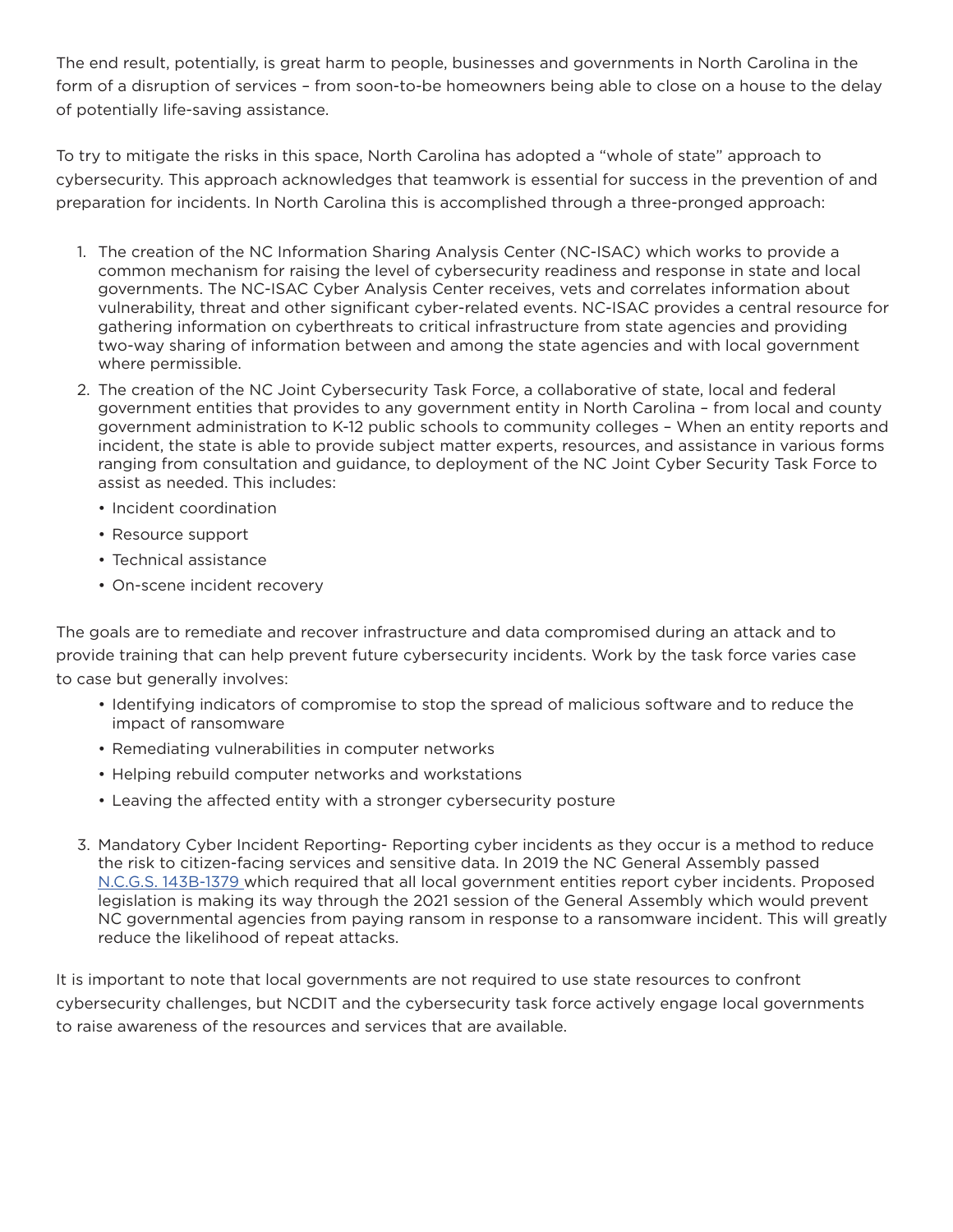The Joint Cybersecurity Task Force has been a force multiplier which extends the cyber defensive and incident response capabilities of NC governmental agencies. They are trusted partners across the state with a proven track record of excellence that is worthy of benchmarking across the country. The task force is a textbook example – and one of only a few in the nation – of a collaborative effort among local, state, and federal government entities to prevent and mitigate the effects of cybersecurity incidents. It is what NCDIT refers to as a whole-of-state approach to cybersecurity and should soon become the new normal for cyber defense.

"'State is in our title," says NC State Chief Risk Officer Maria Thompson. "But 'state' doesn't necessarily just mean state agencies."

"It is also NCDIT's job to work with and help protect North Carolina's local jurisdictions," Thompson adds.

Information-sharing and collaboration are crucial in fighting cybercrime. All levels of government must communicate with each other to prevent and mitigate the effects of cybersecurity incidents. Cyberattacks are evolving and becoming more sophisticated. It is an all hands on deck approach to fighting it. We cannot be siloed in our collection of information. Information sharing is key to preventing cyberattacks from happening and mitigating their impact when they do.

Regardless of the security controls in place, no government entity is immune from a cyberattack, as the first line of defense against one is often the most flawed and unpredictable – the busy network user who accidentally clicks on a link or attachment in a phishing email, triggering the stealth download and installation of malicious software. Hackers count on it.

# **IMPLEMENTATION**

The NC Joint Cybersecurity Task Force is comprised of NCDIT, which oversees the task force, NC Emergency Management and the NC National Guard Defensive Cyber Operations Team, both divisions of the state's Department of Public Safety. The task force also includes federal partners – such as the FBI and U.S. Department of Homeland Security – and IT professionals at the local-government level who make up what is referred to as the local IT Strike Team.

The IT Strike Team is a group of volunteers and members of the North Carolina Local Government Information Systems Association (NCLGISA), an association of local government IT professionals. Strike team members volunteer their time and skills and, along with the National Guard, serve as boots on the ground to provide on-scene response and recovery services.

# **When supporting an entity affected by a ransomware attack, the various members of the Joint Cyber Security Task Force:**

- Work in tandem to leverage their collective response expertise
- Apply their knowledge of cyberthreats
- Preserve key evidence
- Use their combined authorities and capabilities both to minimize asset vulnerability and bring malicious actors to justice

The group provides analysis and forensics of security events to conduct threat analysis, damage assessment, containment, eradication and recovery.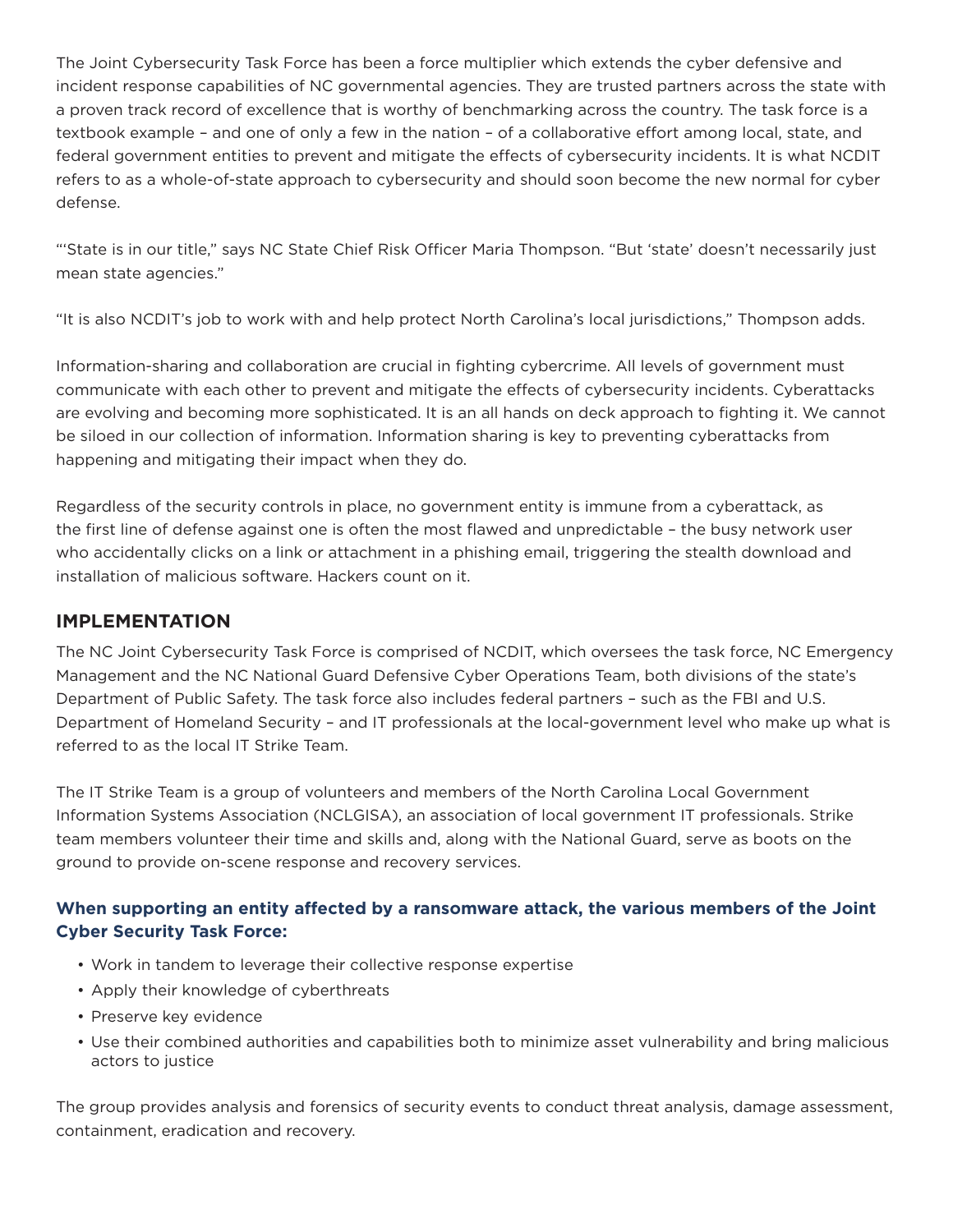The NC Joint Cybersecurity Task Force was formed out of what started in 2018 as a memorandum of understanding between the NCDIT, the NC Department of Public Safety, NC Emergency Management and the NC National Guard, allowing NCDIT to activate the National Guard's cyber unit to support mitigation and recovery operations following a cyberattack without requiring a declaration from the governor. It eventually grew to include federal partners as well as the local IT Strike Team.

As a result of NCDIT's efforts to modernize the state's cybersecurity laws to support better reporting and coordination across government, local and state government entities are required under [N.C.G.S. 143B-1379](https://www.ncleg.gov/EnactedLegislation/Statutes/HTML/BySection/Chapter_143B/GS_143B-1379.html) (passed in 2019) to report cybersecurity incidents to NCDIT within 24 hours of being discovered. By establishing this law, the state will be able to better prevent, track, and respond to cyber events across the state. The law was not designed to penalize those entities where incidents occur but by reporting the incident, entities will have access to resources that wouldn't otherwise be at their disposal.

Once NCDIT receives a report, the Joint Cybersecurity Task Force conducts initial scoping meetings with the affected entity and continue to hold situation meetings on a regular, if not daily, basis throughout the response and recovery. Topics discussed could include public communication, threat hunting, forensic analysis, network and server reconstitution, endpoint cleaning and environmental hardening and any other issue that might arise.

Knowledge sharing is critical to help mitigate the potential impact of an attack. Because no two cyberattacks are the same and cybercriminals keep making these attacks more sophisticated, there is no template for how to respond. Building off what members learn from previous attacks, the cyber task force looks at each incident individually to determine the best course of action.

## **IMPACT**

The impact the whole of state approach and the collaborative culture it has created in North Carolina is quite remarkable. We are now able to not only share information across the state, but look for trends and assist entities in prevention, preparation and response. When cyber incidents are reported, the task force and its members respond quickly. Below are some of the biggest impacts the task force and its members has had in North Carolina:

#### **Ransomware attacks and other incidents**

#### **• Durham County 2020 Ransomware Attack**

When Durham County was hit with a ransomware attack in February 2020 it devastated the county's IT infrastructure including all end user devices. The task force immediately responded and offered its assistance. One immediate action was to provide loaner laptops to the county so it could get back up and running as quickly as possible. The NCDIT Enterprise Endpoint Management Team delivered 25 laptops to the Durham County IT group.

"The cyberattack devastated our county IT infrastructure, including all end user devices, rendering everything useless overnight," said Ari Schein, deputy emergency manager for Durham County Office of Emergency Services. "Loaner laptops from NCDIT and other sources were distributed across the spectrum of mission-essential functions and were able to quickly restore the county to a functional status."

• In addition to supporting Durham County, assistance was provided to 16 additional state, local and academic institutions. This support came in the form of incident response (IR) support, remediation and recovery from ransomware attacks by funding and supporting the National Guard's North Carolina Assessment and Assist Team's IR efforts.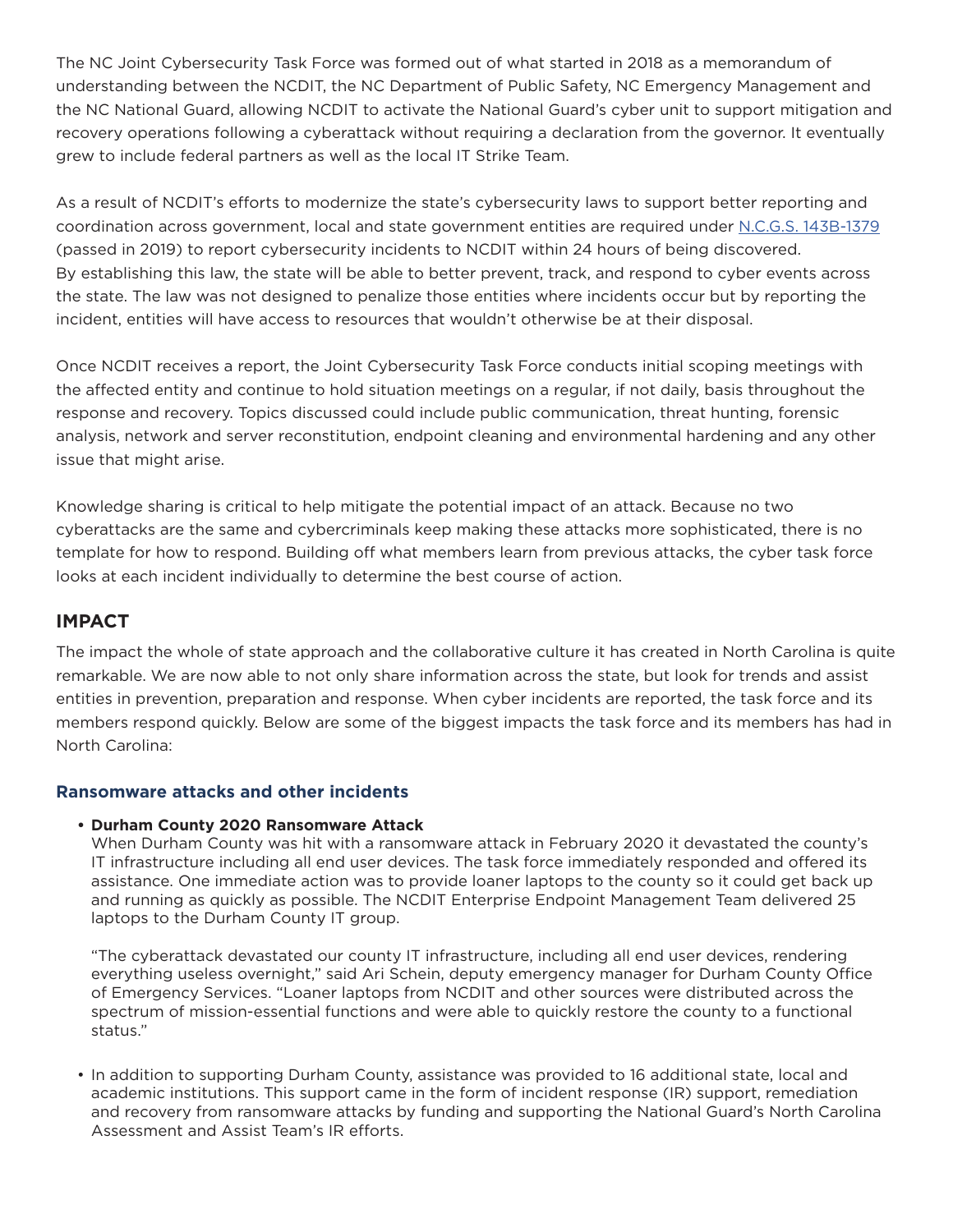#### **• Ransomware attacks in both Person and Chatham counties**

The JCTF Task force mobilized to support the counties. Each engagement began with a scoping assessment and quickly pivoted to actionable tasks which included threat hunting, digital forensics collection and analysis, and the reconstitution of the affected environment. The task force provided resources in the form of personnel, tools, and equipment that the counties lacked.

In 2019, the task force directly supported remediation and recovery for six of the 11 reported ransomware incidents within North Carolina. Below are of the highlights.

#### **• Columbus County Schools ransomware attack**

"NCDIT brought together resources from across the state to assist us with rebuilding our network in a way that would be safe and more secure," said Deanne Meadows, superintendent of Columbus County Schools. "The coordinated daily conference calls during the first two weeks ensured that all parties were working in the same direction. Maria Thompson and her team quickly responded to our needs by pulling resources together from across the state. Even a year later, the Enterprise Security and Risk Management team is still involved in checking on our IT team to make sure our network is secure."

• A cyberattack affected a local sheriff's office and 911 operations center in Lincoln County. The task force mobilized resources, put boots on the ground, led the recovery efforts, and coordinated with federal and state partners on threat intel sharing. The result was the sound and secure reconstitution of the electronic environment while concurrently allowing for the continuity of operations.

### **Event prevention and preparedness**

#### **• Prepared for the 2020 Elections**

Protecting the 2020 general election results in North Carolina began long before November 3, 2020 votes were cast. Work started a year earlier with a unique, joint collaborative. This group included NCDIT, NC Emergency Management, NC National Guard, NC State Board of Elections and dozens of other local, state and federal partners. As part of their work to protect the election, this group:

- Synchronized communications between participating organizations to providing cybersecurity practices and training
- Conducted tabletop exercises
- Conducted monthly meetings and reviews with the State Board
- Assessed network infrastructures in the state's 100 counties to identify and remediate issues before the election.

"As we planned for elections and responded to any cybersecurity issues at the state and county levels, NCDIT and its partners were with us every step of the way," said Karen Bell, NC State Board of Elections Executive Director.

• Conducted cyber tabletop exercises for local government and K-12 organizations being hit heavily by ransomware attacks to build muscle memory on best practice steps to take during a cyber incident, encourage information sharing and expand cyber knowledge

Member organizations of the NC JCFTS provided local public entities with the tools they needed to prevent cyber incidents. In the last two years, as part of the whole of state approach, these entities have:

- Deployed iSensors on 20 county infrastructures to proactively monitor and block malicious attacks to local networks and to facilitate the information sharing of threats
- Implemented continuous monitoring of external networks for 100 counties as well as executive branch state agencies, 58 community colleges and 118 local education authorities using security scoring mechanisms that report on vulnerabilities identified and changes to the environment Reports are automatically sent to entities when their security posture is impacted by changes. (Community colleges and local education authorities were funded due to the CARES Act.)
- Conducted proactive security assessments on the infrastructure of an additional 23 counties and provided recommended hardening and remediation prioritization